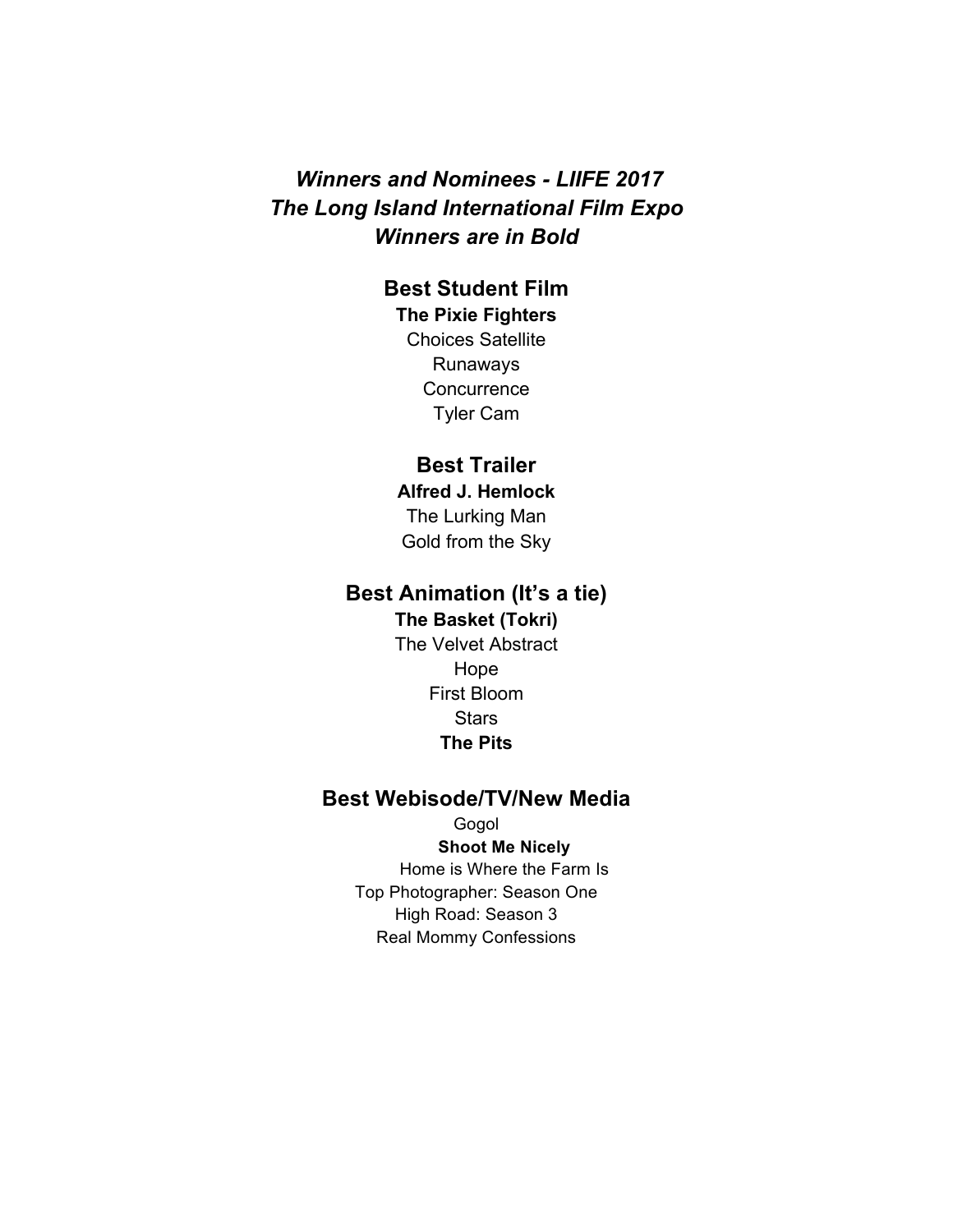### **Best Music Video**

Come Down Boring I Love You **Chopin's Fantasie Impromtu** One Take More **Delightful** Mius-Stroke & Noise

### **Best Documentary**

#### **Pay It Forward - Best Documentary Short**

Don't Sell My Guitars No Free Walls In the Eyes of Children Blind Sushi Art of Courage **Where Have You Gone Lou DiMaggio - Best Documentary Feature** Big Fish Blues

> **Alan Fortunoff Humanitarian Film Award Roll Call: A Dance Story**

> > **Finishing Fund Grant Power of Prayer**

### **Best Actor**

**Steve O'Brien – The Cartographer Honorable Mention – Derek Wilson – Life Hack**

> **Best Supporting Actor William Sadler – Shoot Me Nicely**

**Best Actress Suchitra Pillai – The Valley - Best Actress in a Feature Amanda Brooke Lerner – The Cartographer - Best Actress in a Short**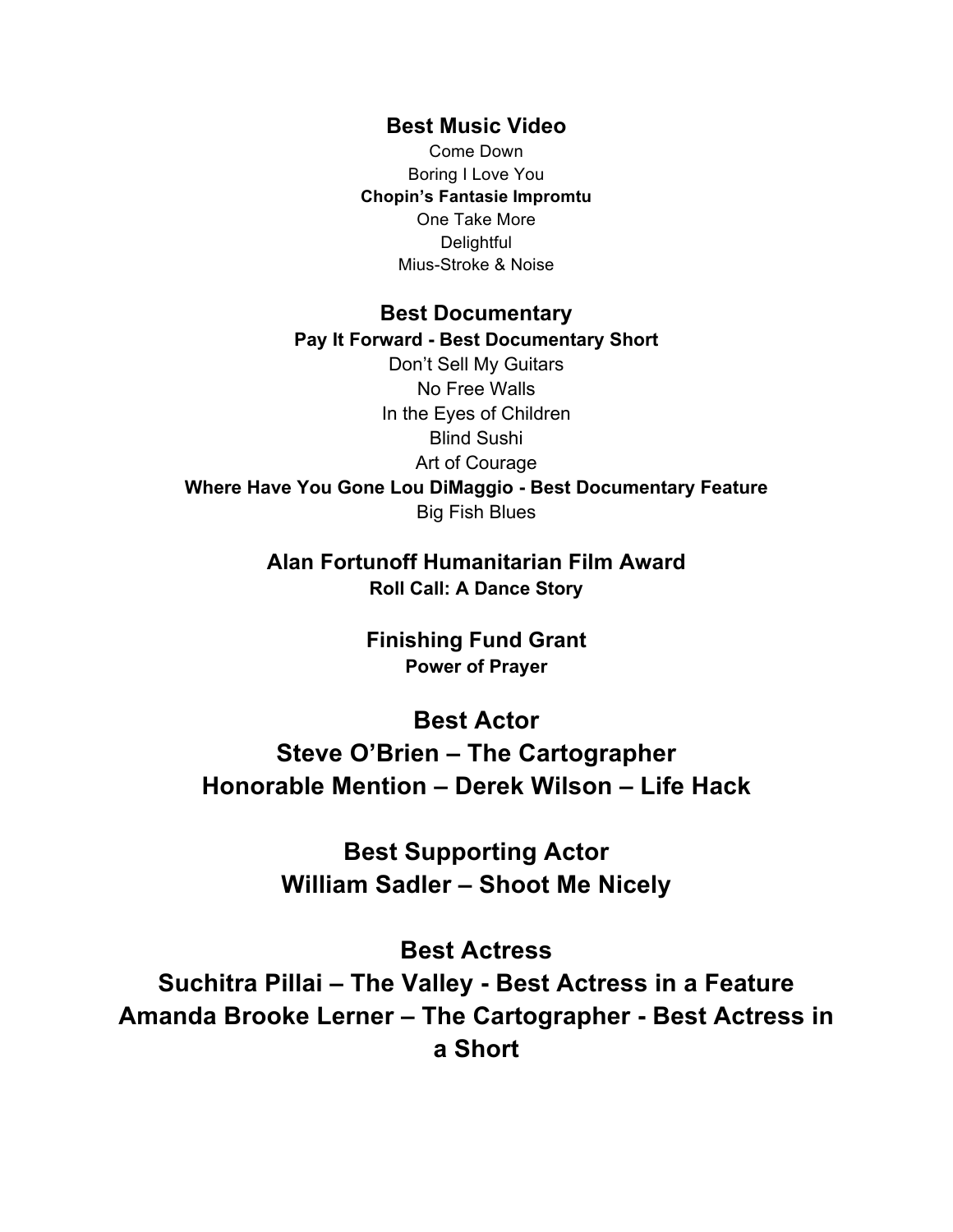# **Best Supporting Actress Agneeta Thacker – The Valley**

# **Best Long Island Film**

Like Me Roll Call: A Dance Story Blue Violet A Quaker Sound To Have You Here **Working Poor** Life & Sand

## **Best Foreign Film**

Alfred J. Hemlock Whoever Was Using This Bed The Baby Shower Mariam's Day Off Oltre Le Finestra Shakes **An Evening of Eternity**

### **Best Short Film**

The Hobbyist Sharks Vs. Minnows Eggs & Soldiers Working Poor Pasquale's Magic Veal **The Last Hunt** Hotel Bleu A Comfortable Distance

# **Jury Award for Best Short Film**

**A Comfortable Distance**

**Best First Feature Pinch**

> **Best Story Life Hack**